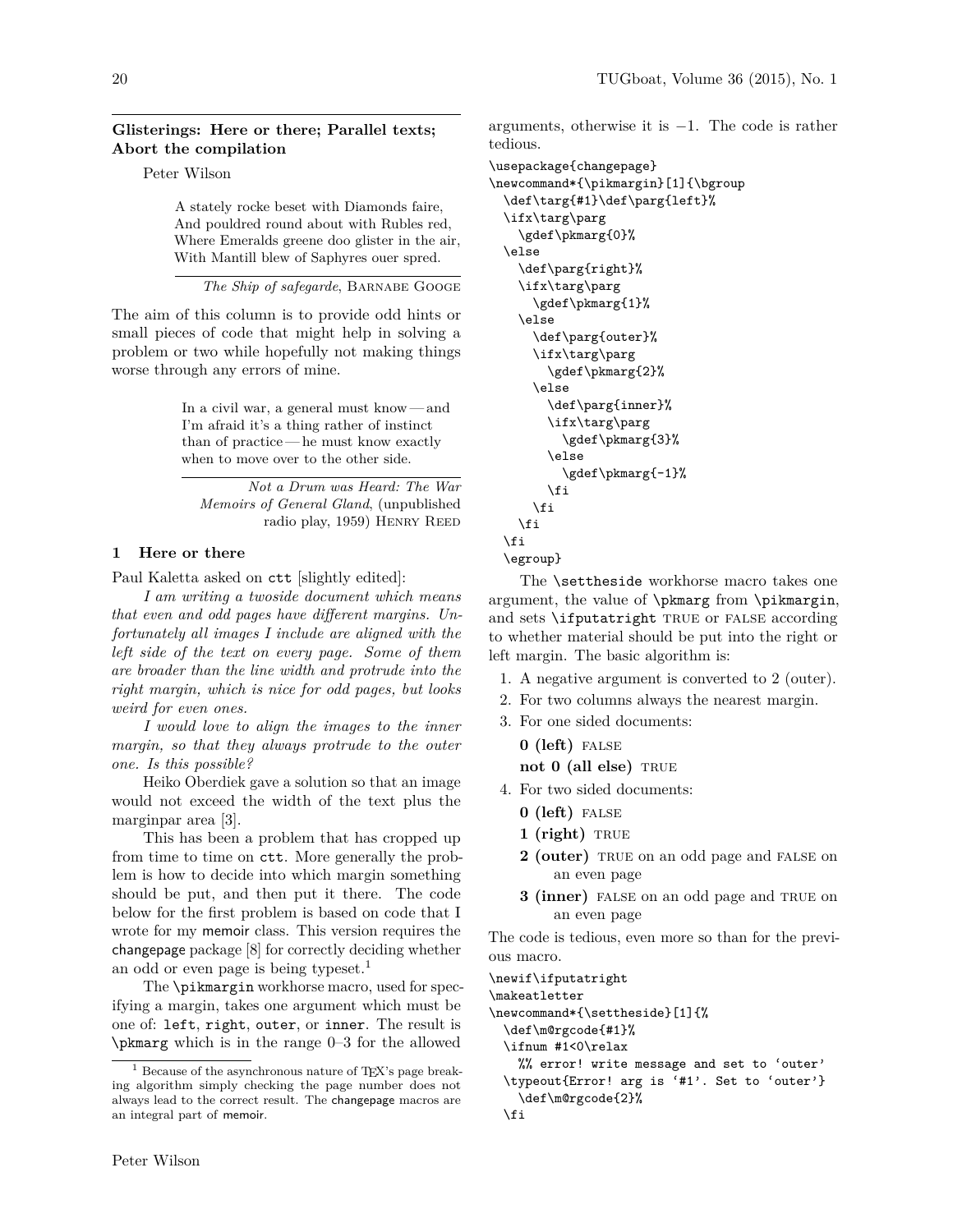```
\if@twocolumn
  \if@firstcolumn
    \putatrightfalse
  \else
    \putatrighttrue
  \fi
\else
  \checkoddpage% from the changepage package
  \if@twoside
    \ifcase\m@rgcode\relax
      \putatrightfalse
    \or\% 1 = left
      \putatrighttrue
    \or% 2 = outer
      \ifoddpage
        \putatrighttrue
      \else
        \putatrightfalse
      \frac{1}{1}\or% 3 = inner
      \ifoddpage
        \putatrightfalse
      \else
        \putatrighttrue
      \fi
    \frac{1}{2}\else% 1-sided
    \ifnum\m@rgcode=0\relax
      \putatrightfalse
    \else
      \putatrighttrue
    \eta\fi
\{f_i\}
```

```
\makeatother
```
You can use the \pikmargin and \settheside macros directly but in case there might be more than one kind of material to be put into the margins it is better to be conservative and use them indirectly.

With the two workhorse macros in hand, here is code for letting overwide images extend a particular distance, \ximwidth, into the margin.

\pikimagemargin is for selecting the margin for a wide image. The margin code is stored as \pkimg.

```
% \usepackage{graphicx} need this package
\newcommand*{\pikimagemargin}[1]{%
  \pikmargin{#1}%
  \ifnum \pkmarg<0\relax
    %% error! write message and set to 'outer'
    %% or perhaps to something more appropriate
  \typeout{Error! arg is '#1'. Set to 'outer'}
    \def\pkimg{2}%
  \else
    \let\pkimg\pkmarg
  \fi}
```
The next bit of code sets the maximum width for an image.

```
\newdimen\ximwidth% extra width
\newdimen\maximwidth% max total width
\makeatletter
\newcommand*{\maxiw}{% MAX Image Width
  \ifdim\Gin@nat@width>\maximwidth
    \maximwidth
 \else
   \Gin@nat@width
 \fi}
\makeatother
```
An external image is included by calling \MaxImage which is a wrapper around the regular graphicx package \includegraphics macro and takes the same arguments, except for the optional width argument which is supplied internally.

```
\newcommand*{\MaxImage}[2][]{%
 \par\noindent
  \settheside{\pkimg}%
 \ifputatright
  \else
    \hspace{0pt minus \ximwidth}% move left
  \fi
 \includegraphics[{#1,width=\maxiw}]{#2}%
 \ifputatright
   \hspace{0pt minus \ximwidth}%
 \eta\par}
    The general user scheme is:
%% set the dimensions
\setlength{\maximwidth}{\textwidth}
\setlength{\ximwidth}{\marginparwidth}
\addtolength{\maximwidth}{\ximwidth}
%% specify the margin (say the outer)
\pikimagemargin{outer}
```
... %% image may be in a figure, but need not be \begin{figure} \centering \MaxImage[height=\textheight, keepaspectratio]{myimage} \caption{...} \end{figure}

> To do just the opposite is also a form of imitation.

> > *Aphorismen*, Georg Christoph Lichtenberg

# **2 Parallel texts**

### **2.1 Opposites**

On occasion somebody wants to set two documents in parallel on facing pages. This is typically in the form of an original in one language on even numbered pages and a translation in another language on the facing odd numbered pages. The ledpar package [10]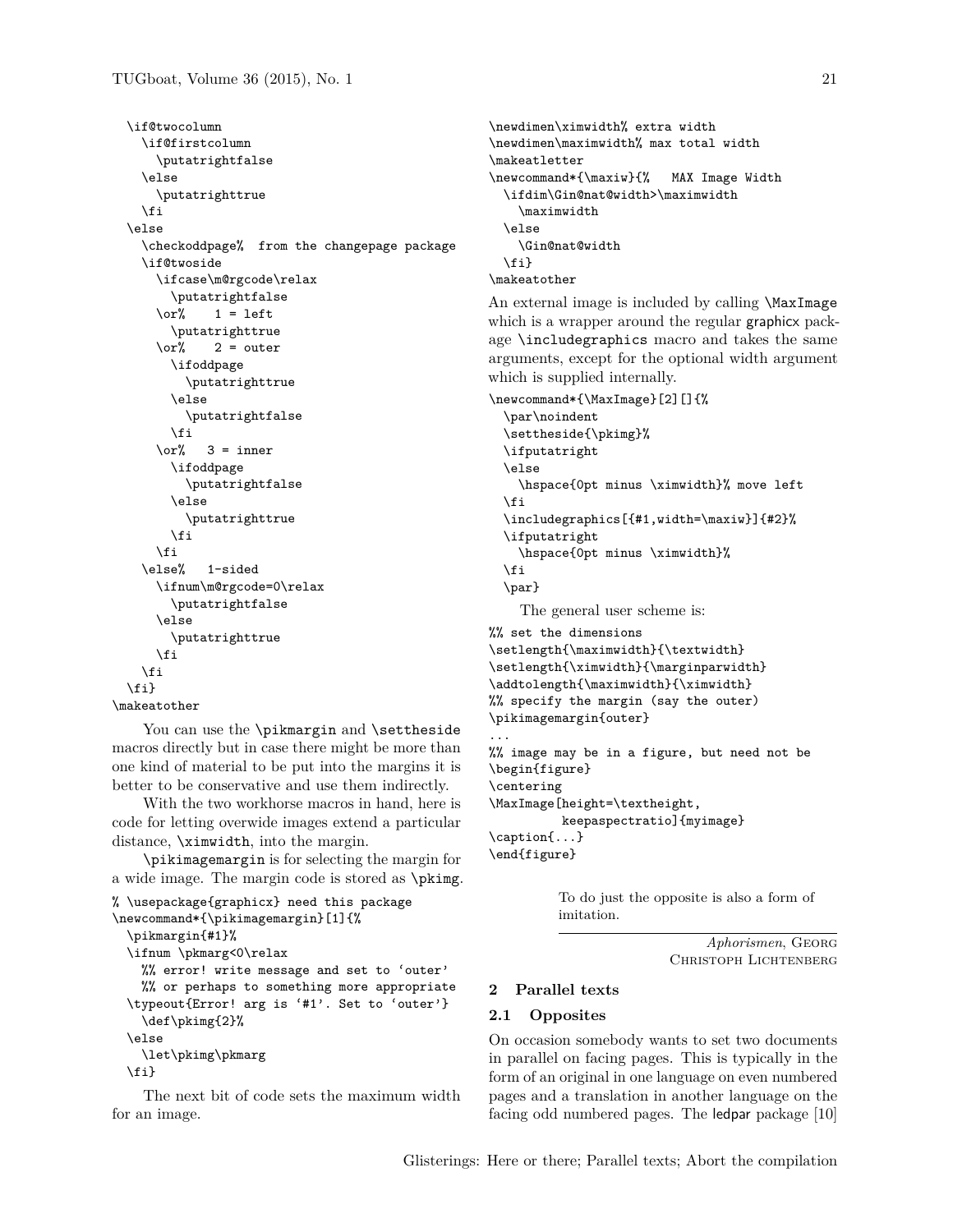is designed for this purpose, enabling individual line numbering and multiple footnotes on the parallel pages. But sometimes this may be overkill. Stephen Hicks [2] presented a method in response to a query on texhax, where it didn't matter if one of the texts was much longer than the other (if necessary the shorter text being 'completed' with blank pages). He explained his basic algorithm as:

*1. Load both documents into separate boxes (i.e., galleys)*

```
\setbox\left@box\vbox\bgroup
   \input left\egroup
\setbox\right@box\vbox\bgroup
```

```
\input right\egroup
```
*This might lead to difficulties if anything in the documents have, say,* \eject *or anything else weird re: page handling, or it might just work if the whatsits behave well inside boxes.*

*2. Alternately* \vsplit *off* \textheight *from each box and* \unvbox *it into the current page, followed by a* \clearpage*.*

Stephen's code for implementing this was as follows, except that I have made a minor change described later, and exercised some editorial privilege.

#### \documentclass{report}% or other class

```
...
\makeatletter
\newbox\left@box \newbox\right@box
\newenvironment{leftpage}{%
  \global\setbox\left@box\vbox\bgroup}%
  {\egroup}
\newenvironment{rightpage}{%
  \global\setbox\right@box\vbox\bgroup}%
  {\egroup}
\def\alternate{%\cleardoublepage
  \cleartostart
  \let\@next\@alternate
  \ifdim\ht\left@box=\z@\ifdim\ht\right@box=\z@
    \let\@next\relax\fi\fi
  \@next}
\def\@unvsplit#1{\ifdim\ht#1=\z@\vbox{}\else
  \setbox\z@\vsplit#1 to\textheight\unvbox\z@
  \fi}
\def\@alternate{\@unvsplit\left@box\eject
  \@unvsplit\right@box\eject\alternate}
\makeatother
...
\begin{document} ...
\begin{leftpage}
\input{lefttext}
\end{leftpage}
\begin{rightpage}
\input{righttext}
\end{rightpage}
\alternate
... \end{document}
```
As Stephen said, there are limits to what can be successfully included in the parallel texts. For example, footnotes may throw things out of kilter and page headings can get out of synch if they are changed inside either of the texts by, say, including some \sections.

The technical change I made was replacing the macro \cleardoublepage with the new one named \cleartostart. This is called just before the left– right printing starts. With \cleardoublepage the left text starts on an odd page and continues on odd pages while the right text then starts on the following even page. It seems more logical to me that the left text should start on an even numbered page, this being the left of a two page spread. The standard \clearpage moves to the next page, which may be odd or even, while the \cleardoublepage moves to the next odd page. The \cleartostart macro, which is based on \cleartoevenpage from the memoir class [9], moves to the next even page.

```
\newcommand*{\cleartostart}{\clearpage
 \ifodd\c@page\hbox{}\newpage\fi}
```
### **2.2 Equals**

Thomas Thurman, who described himself as a poet and programmer, posted to ctt saying [6]:

*I have a particular typesetting task, described below. Can you tell me whether it's possible in TeX without major upheaval? (Pointers as to how it's possible are welcomed, but at the moment I want to check that it's possible at all.)*

*I have two source documents P and Q. P consists (as you might expect) of a series of words separated by spaces and punctuation. Q consists of exactly the same number of entirely different words, but separated by the same punctuation. The words may not necessarily be the same length, but there will be the same number of them.*

*So P might run "I am (of course) shocked! and appalled!" and Q might run "We drink (in summer) lemonade! and Pimms!"*

*What I want to do is to turn P and Q into a TeX document that either:*

*- consists of two columns per page, the left from P and the right from Q, but on each line the number of words in each column is the same. (So if there are five words from the P column on the first line, there are five words from the Q column on the first line.) or*

*- consists of pages alternately from P and Q, but for each line the number of words on that line is equal to the number of words on the same line on the facing page.*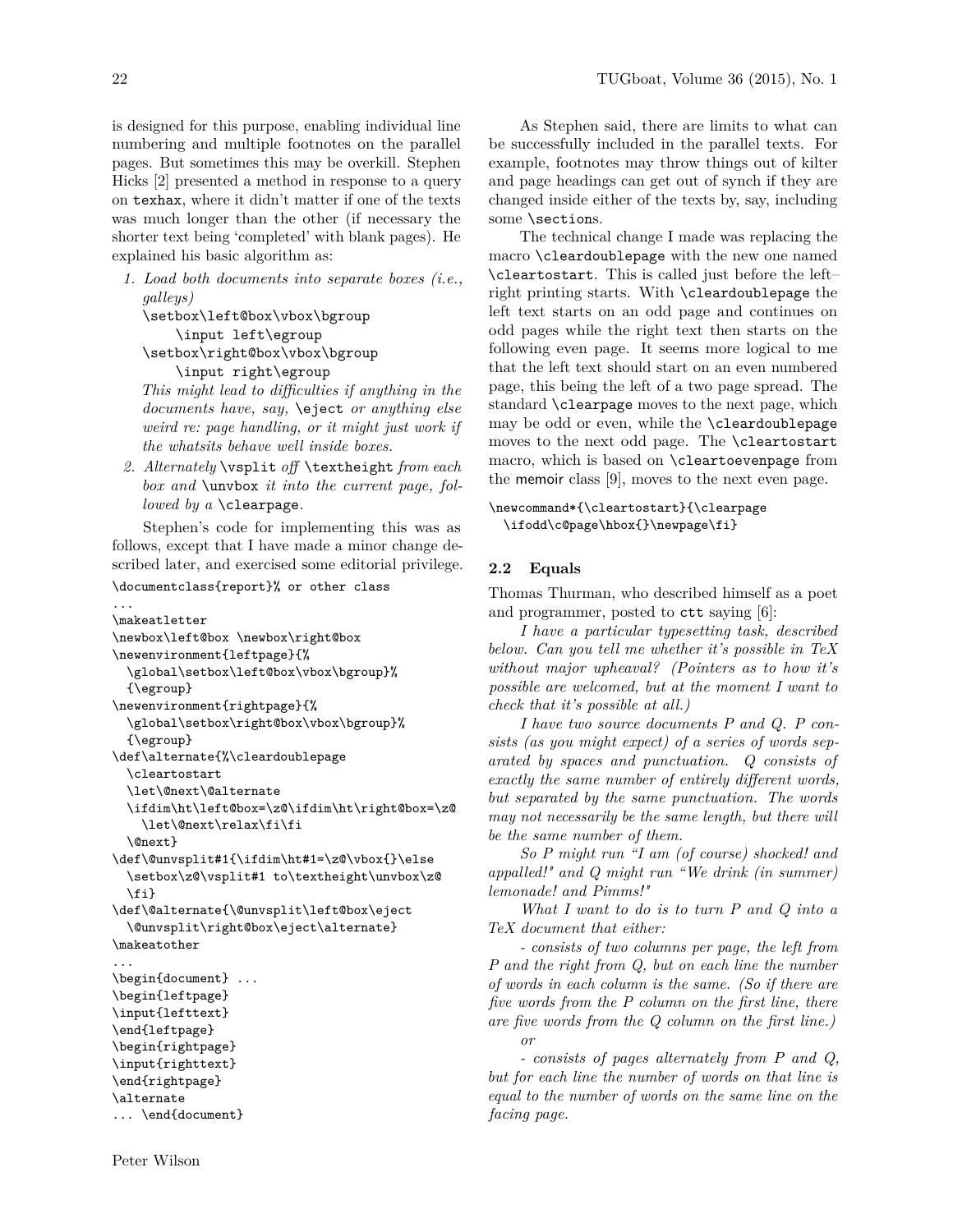*Either is a good solution. (Both would be wonderful.)*

*Of course if P has a run of long words then the matching Q line will contain a lot of whitespace. This is quite all right.*

This resulted in a conversation between Bruno Le Floch and Jean-François Burnol ending with essentially the following code from Jean-François [1] (I have edited it slightly to better fit the two-column format). I can't explain how it works any better than what you see.

```
\makeatletter
% ======== Some helper macros
\let\xpf\expandafter
\def\addtobuff#1#2{\xpf\def\xpf#1%
                \xpf{#1 #2}}
\long\def\ifneitherempty#1#2{%
  \xpf\ifx\xpf a\detokenize{#1}a%
    \xpf\@gobble
  \else
    \xpf\ifx\xpf a\detokenize{#2}a%
      \xpf\xpf\xpf\@gobble
    \else
      \xpf\xpf\xpf\@firstofone
    \eta\{f_i\}
```
% ======== Splitting into paragraphs

```
\long\def\longsbs #1#2{%
   \longsbs@aux #1\par\Q #2\par\Q}
```
\long\def%

```
\longsbs@aux #1\par#2\Q #3\par#4\Q{%
  \sidebyside{#1}{#3}% do one paragraph
 \bigskip % space between paragraphs
 % If either is empty, we're done
 % else do "\sidebyside"
 \ifneitherempty{#2}{#4}%
 {\lambda #4\Q
 }}
```
% ======== Splitting at each space

```
\def\sbs@parse #1 #2 \Q #3 #4 \Q{%
    \sbs@step{#1}{#3}%
    % if either text is empty,
    % we are (almost) done
    % else continue
    \ifneitherempty{#2}{#4}%
    {\simeq} \{ \simeq \{ \qquad \qquad \qquad \{ \qquad \qquad \qquad \qquad \qquad \qquad \qquad \qquad \qquad \qquad \qquad \qquad \qquad \qquad \qquad \qquad \qquad \qquad \qquad \qquad \qquad \qquad \qquad \qquad \qquad \qquad \qquad \qquad \qquad \qquad \qquad \qquad \
```
% ======= Checking the size of each line % ======= and printing it when it's ready

```
\newif\ifsbs@break
\def\sbs@step#1#2{%
```

```
\setbox1=\hbox{\sbs@buffi{} #1}%
   \setbox2=\hbox{\sbs@buffii{} #2}%
   \ifdim\wd1>.4\hsize\sbs@breaktrue\else
   \ifdim\wd2>.4\hsize\sbs@breaktrue\else
   \sbs@breakfalse\fi\fi
    \ifsbs@break\sbs@writeline%
      \def\sbs@buffi{#1}%
      \def\sbs@buffii{#2}%
   \else
      \addtobuff\sbs@buffi{#1}%
      \addtobuff\sbs@buffii{#2}%
   \fi}
\def\sbs@writeline{%
```

```
\hbox to \hsize{\hss%
     \hbox to .4\hsize{\pr@buffi}%
     \hskip.1\hsize%
     \hbox to .4\hsize{\pr@buffii}%
\hss}}
```
% ========= Master function

```
\def\sidebyside#1#2{%
           \def\sbs@buffi{\noindent}%
           \def\sbs@buffii{\noindent}%
           \simeq \qquad \qquad \qquad \qquad \qquad \qquad \qquad \qquad \qquad \qquad \qquad \qquad \qquad \qquad \qquad \qquad \qquad \qquad \qquad \qquad \qquad \qquad \qquad \qquad \qquad \qquad \qquad \qquad \qquad \qquad \qquad \qquad \qquad \qquad \qquad \qquad\sbs@writeline% flush the last line
}
```
I have added the following code so that the user can specify if the left and right texts are to be set flush left  $([1])$ , centered (the default) or flush right  $([r])$ .

```
\newcommand*{\setsbsleft}[1][c]{%
  \def\pr@buffi{\hfill\sbs@buffi\hfill}%
\def\@tempa{#1}\def\@tempb{l}
 \ifx\@tempb\@tempa
    \def\pr@buffi{\sbs@buffi\hfill}%
 \else
    \def\@tempb{r}%
    \ifx\@tempb\@tempa
      \def\pr@buffi{\hfill\sbs@buffi}%
    \fi
 \fi}
\newcommand*{\setsbsright}[1][c]{%
  \def\pr@buffii{\hfill\sbs@buffii\hfill}%
\def\@tempa{#1}\def\@tempb{l}
 \ifx\@tempb\@tempa
    \def\pr@buffii{\sbs@buffii\hfill}%
  \else
    \def\@tempb{r}%
    \ifx\@tempb\@tempa
      \def\pr@buffii{\hfill\sbs@buffii}%
    \fi
 \fi}
%% center the texts
\setsbsleft
\setsbsright
```
\makeatother